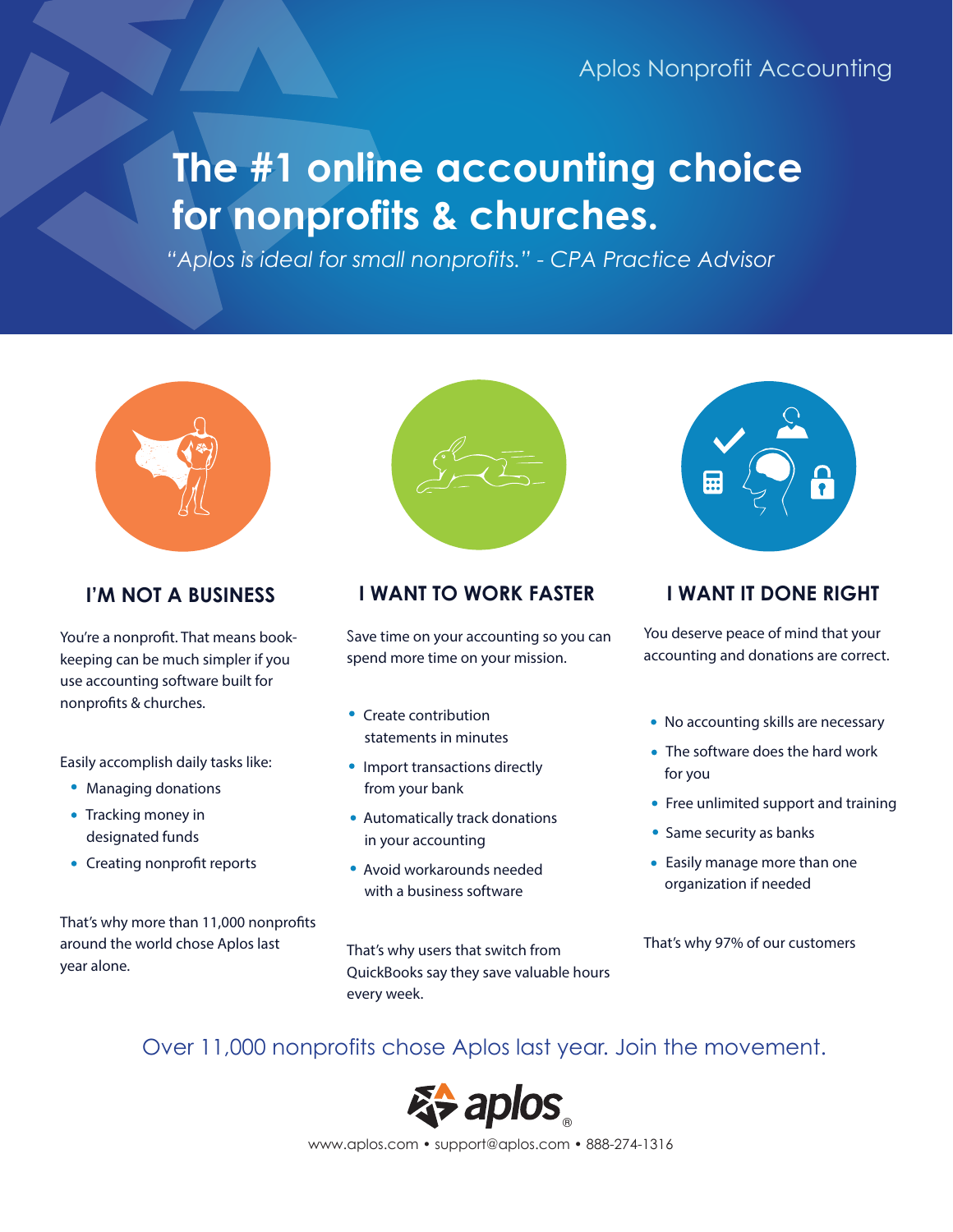

# **Made for the needs of nonprofits.**

#### **Why nonprofits choose Aplos over QuickBooks.**

Aplos is created specifcally for nonprofts, not small business, which means it allows you to easily:

- Mange your fnances with true fund accounting to track designated funds.
- Track donations by donor for those manually entered by batch or accepted online.
- Generate contribution statements and robust reporting for all your needs.

### **Strong Internal Controls**

You can rest assured that your organization is protected with built-in internal controls. Role-based permission levels enable you to control who access varies sections of the software and share responsibility other users. You can also share free access with your accountant or auditor. You can see the user activity log and lock down transactions after completing a bank reconciliation to ensure your records are not altered.

### **Frequently Asked Questions:**

#### *Does Aplos offer payroll?*

We support importing payroll from SurePayroll, ADP, and PayCycle so you can quickly post your payroll transaction in your accounting. If you use a diferent provider you can create a journal entry to track your payroll.

#### *What reports will I have?*

You can create and export a number of templated reports that follow FASB guidelines including the statement of fnancial position (balance sheet), statement of fnancial position (income statement), statement of functional expenses (fund balances), and general ledger. You can also create custom reports you need by using tags to track income and expense for specifc campaigns or projects.

#### *How secure is your software?*

Aplos uses the same level of security as your bank and follows PCI Compliance. Every piece of information you share with our system is securely transmitted using a verifed, high-grade security certifcate with 256-bit SSL encryption.



www.aplos.com • support@aplos.com • 888-274-1316